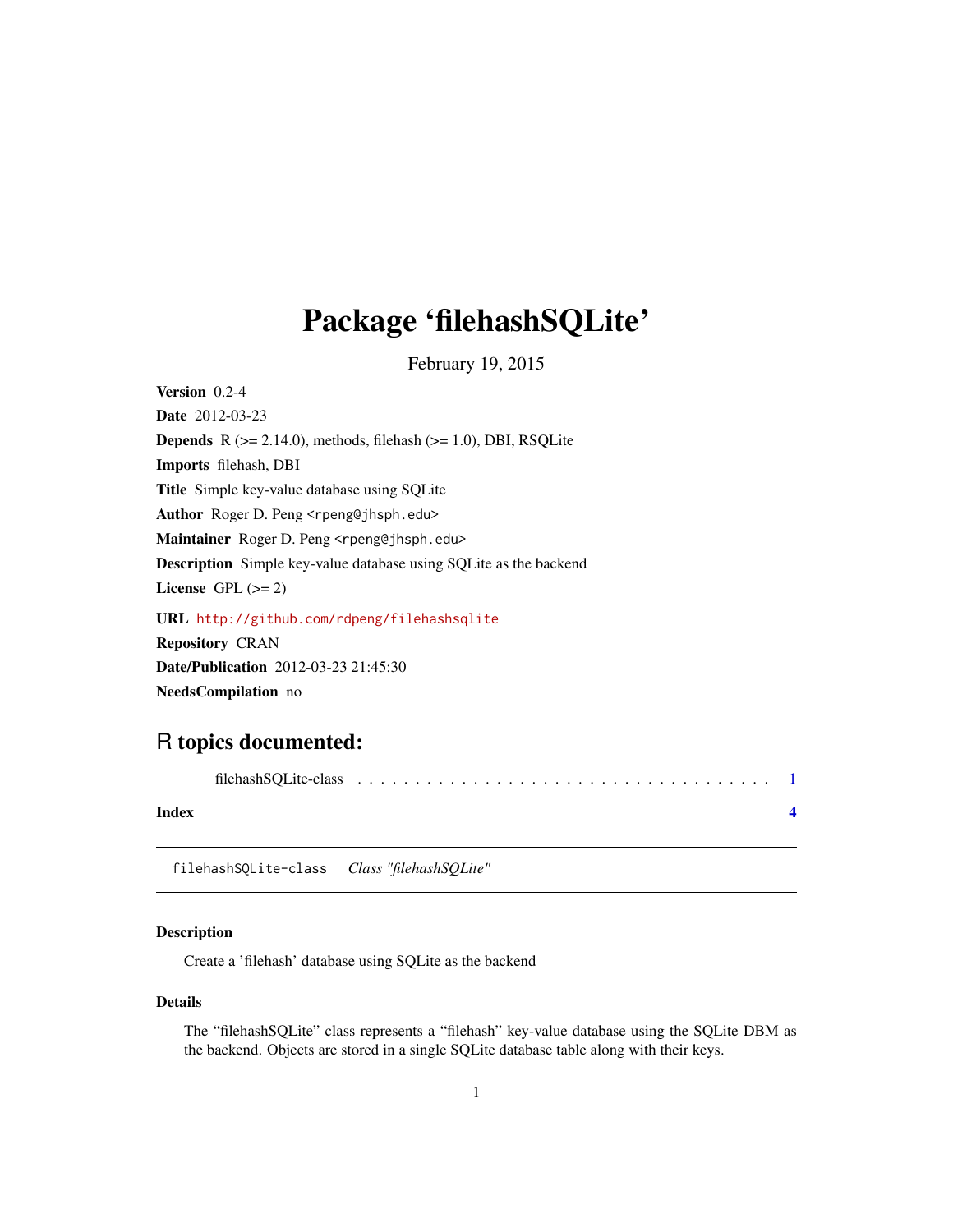#### Objects from the Class

Objects can be created by calls of the form new("filehashSQLite", ...). More likely, one will use the functions dbCreate and dbInit from the filehash package.

#### **Slots**

datafile character, full path to the file in which the database should be stored

dbcon Object of class "SQLiteConnection", a SQLite connection

drv 'SQLite' driver

name character, the name of the database

#### Extends

Class "filehash", directly.

#### Methods

- dbDelete signature(db = "filehashSQLite", key = "character"): delete a key-value pair from the database
- dbExists signature(db = "filehashSQLite", key = "character"): check the existence of a specific key or vector of keys
- dbFetch signature(db = "filehashSQLite", key = "character"): retrieve the value associated with a specific key
- dbInsert signature(db = "filehashSQLite", key = "character"): insert a key-value pair
- **dbList** signature( $db =$  "filehashSQLite"): return character vector of keys currently stored in the database

 $dbUnlink$  signature(db = "filehashSQLite"): delete the entire database

dbMultiFetch signature(db = "filehashSQLite", key = "character"): return (as a named list) the values associated with a vector of keys

#### Note

"filehashSQLite" databases have a "[" method that can be used to extract multiple elements in an efficient manner. The return value is a list with names equal to the keys passed to "[". If there are keys passed to "[" that do not exist in the database, a warning is given.

The "SQLite" format for filehash uses an ASCII serialization of the data which could result in some rounding error for floating point numbers.

Note that if you use keys that are numbers coerced to character vectors, then you may have trouble with them being coerced to numeric. The SQLite database will see these key values and automatically convert them to numbers.

#### Author(s)

Roger D. Peng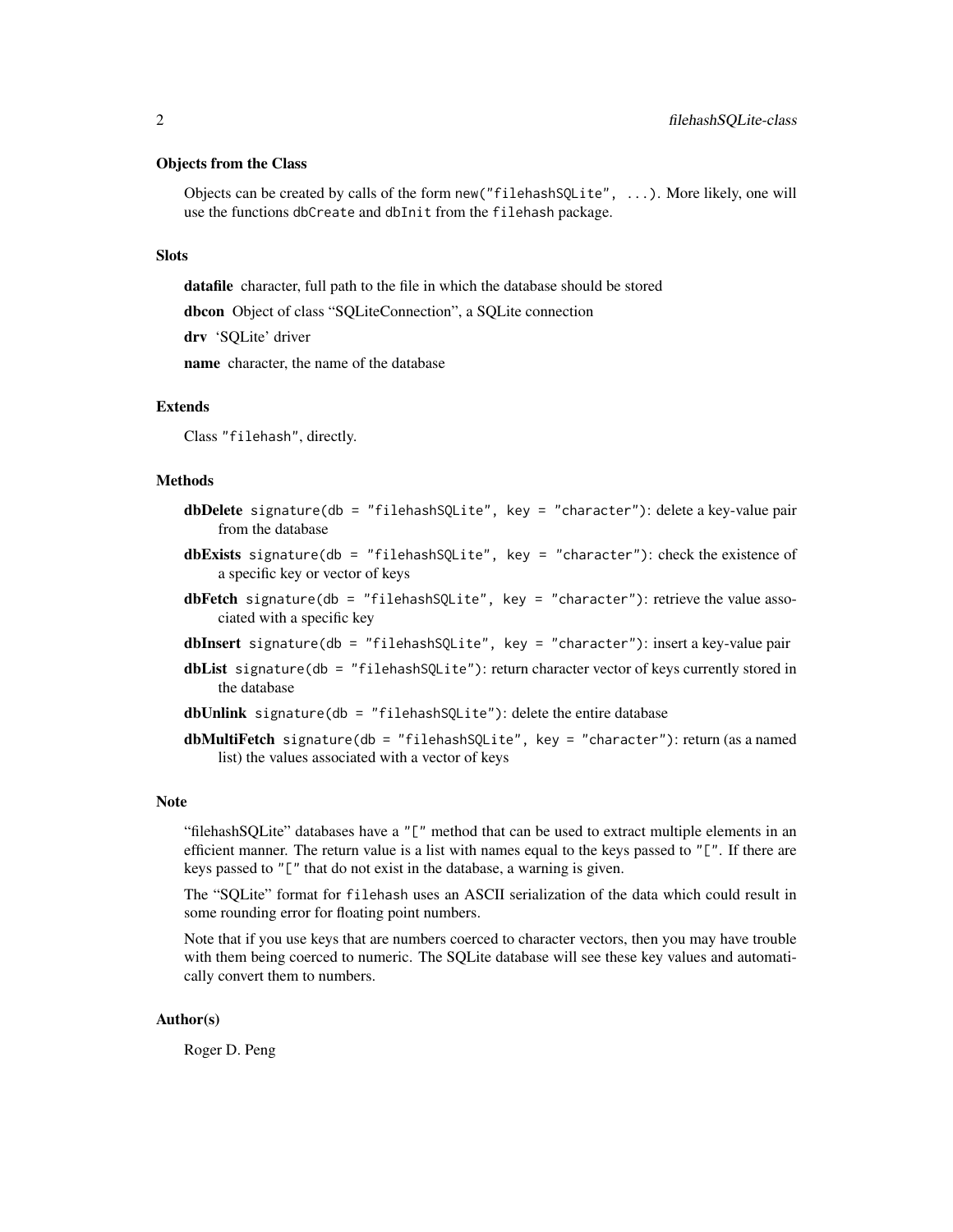#### filehashSQLite-class 3

#### Examples

library(filehashSQLite)

```
dbCreate("myTestDB", type = "SQLite")
db <- dbInit("myTestDB", type = "SQLite")
set.seed(100)
db$a <- rnorm(100)
db$b <- "a character element"
with(db, mean(a))
cat(db$b, "\n")
```